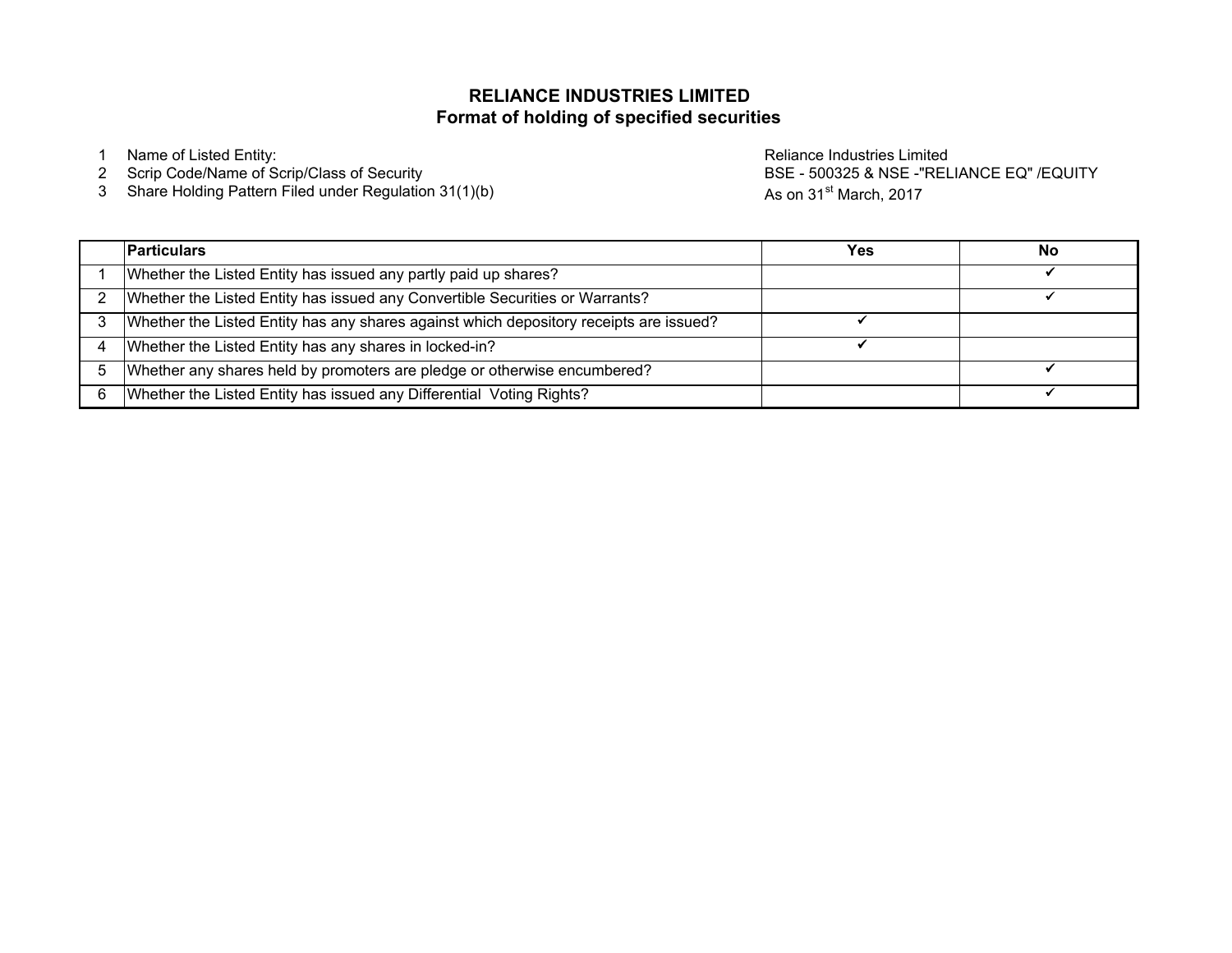**Table I - Summary Statement holding of specified securities**

| Category | Category of shareholder             | Nos. of | No. of fully paid No. of Partly |               | No. of     | Total nos.     | Shareholding               |                                                 |              | Number of Voting Rights held in each class of securities |            |                                | No. of Shares Shareholding, as Number of Locked in |                        |             | <b>Number of Shares</b> |               | Number of      |
|----------|-------------------------------------|---------|---------------------------------|---------------|------------|----------------|----------------------------|-------------------------------------------------|--------------|----------------------------------------------------------|------------|--------------------------------|----------------------------------------------------|------------------------|-------------|-------------------------|---------------|----------------|
|          | (II)                                |         | shareholders up equity shares   | paid-up       | shares     | shares held    | as a % of                  | (IX)                                            |              |                                                          |            | Underlying                     | a % assuming full                                  |                        | shares(XII) | pledged or otherwise    | equity shares |                |
|          |                                     | (III)   | held                            | equity shares | underlying | (VII)          | total no. of               |                                                 |              |                                                          |            | Outstanding                    | conversion of                                      |                        |             | encumbered(XIII)        | held in       |                |
|          |                                     |         | (IV)                            | held          | Depository | =(IV)+(V)+(VI) | shares                     |                                                 |              |                                                          |            | convertible                    | convertible                                        |                        |             |                         |               | dematerialized |
|          |                                     |         |                                 |               | Receipts   |                | <i><b>(calculated)</b></i> |                                                 |              |                                                          |            | securities                     | securities (as a                                   |                        |             |                         | As a % of     | form (XIV)     |
|          |                                     |         |                                 |               | (VI)       |                | as per SCRR.               | Total as a<br><b>Number of Voting</b><br>Rights |              |                                                          | (including | percentage of                  | No.                                                | As a % of              | No.         | total                   |               |                |
|          |                                     |         |                                 |               |            |                | 1957) (VIII)               |                                                 |              | % of                                                     |            | Warrants) (X)<br>diluted share |                                                    | (a)<br>total<br>Shares |             | (a)                     | Shares        |                |
|          |                                     |         |                                 |               |            |                | As a % of                  |                                                 |              |                                                          | $(A+B+C)$  |                                | capital) (XI)=                                     |                        | held (b)    |                         | held (b)      |                |
|          |                                     |         |                                 |               |            |                | $(A+B+C2)$                 | Class X (Equity)                                | <b>Class</b> | Total                                                    |            |                                | (VII)+(X) As a %                                   |                        |             |                         |               |                |
|          |                                     |         |                                 |               |            |                |                            |                                                 |              |                                                          |            |                                | of (A+B+C2)                                        |                        |             |                         |               |                |
|          |                                     |         |                                 |               |            |                |                            |                                                 |              |                                                          |            |                                |                                                    |                        |             |                         |               |                |
|          | Promoter & Promoter Group           | 55      | 1463101074                      |               |            | 1463101074     | 46.32                      | 1463101074                                      |              | 1463101074                                               | 47.51      |                                | 46.32                                              |                        | 0.00        |                         | 0.00          | 1463101074     |
|          | Public                              | 2501250 | 1695764680                      |               |            | 1695764680     | 53.68                      | 1523881860                                      |              | 1523881860 *                                             | 49.49      |                                | 53.68                                              | 7295894                | 0.43        | <b>NA</b>               |               | 1631064936     |
|          | Non Promoter-Non Public             |         |                                 |               |            |                |                            |                                                 |              |                                                          |            |                                |                                                    |                        |             |                         |               |                |
|          | (C1) Shares underlying DRs          |         |                                 |               | 92412346   | 92412346       | <b>NA</b>                  | 92412346                                        |              | 92412346                                                 | 3.00       |                                |                                                    |                        | 0.00        | <b>NA</b>               |               | 92394646       |
|          | (C2) Shares held by Employee Trusts |         |                                 |               |            |                | 0.00                       |                                                 |              |                                                          | 0.00       |                                | 0.00                                               |                        | 0.00        | <b>NA</b>               | <b>NA</b>     |                |
|          |                                     |         |                                 |               |            |                |                            |                                                 |              |                                                          |            |                                |                                                    |                        |             |                         |               |                |
|          | Total                               | 2501306 | 3158865754                      |               | 92412346   | 3251278100     | 100.00                     | 3079395280 *                                    |              | 3079395280 *                                             | 100.00     |                                | 100.00                                             | 7295894                | 0.22        | 0.00                    | 0.00          | 3186560656     |

Note : NA denotes "Not Applicable"<br>\* Excludes 171882820 shares held by subsidiary companies on which no voting rights are exercisable and includes 5973988 shares held in the unclaimed suspense account on which voting ri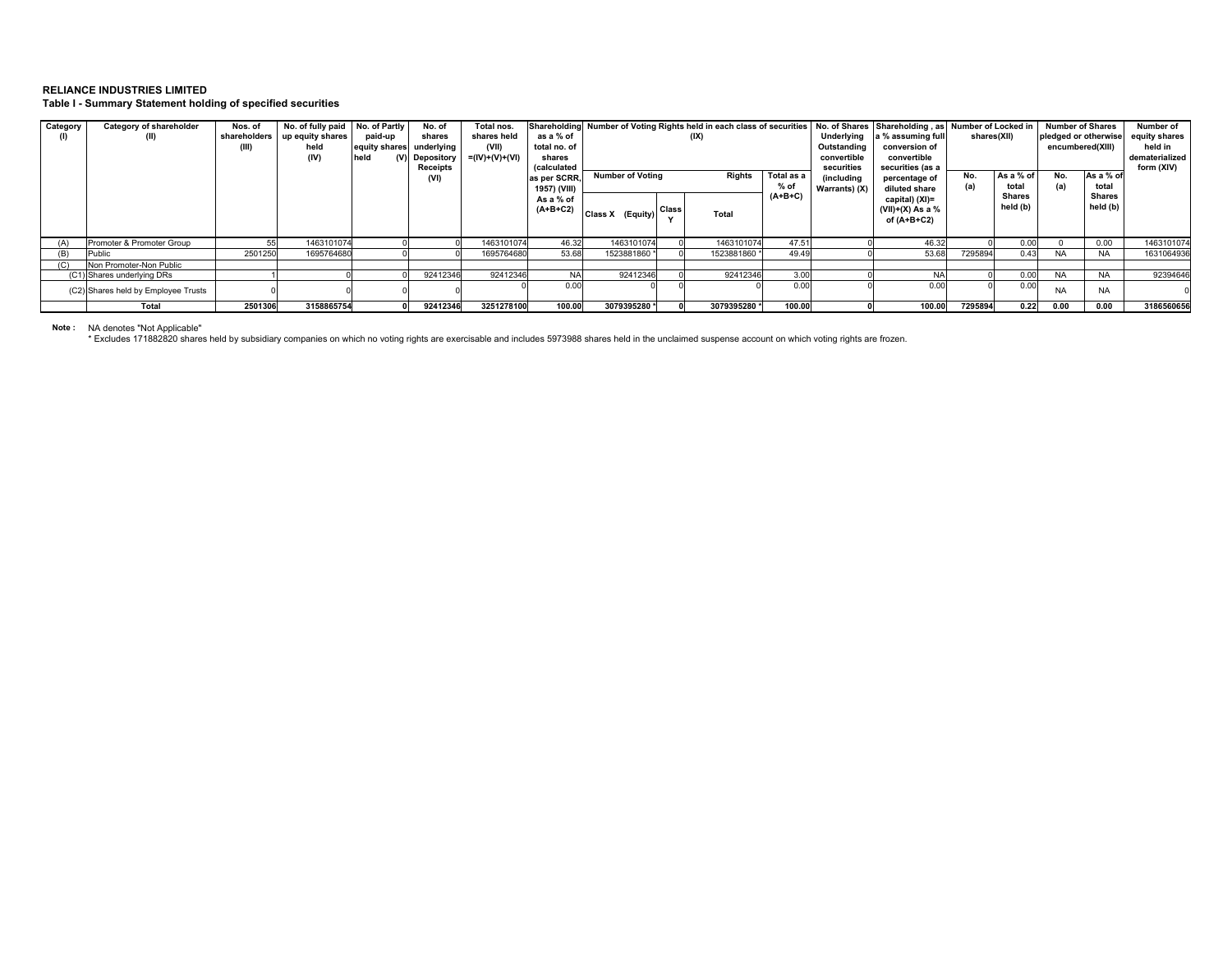**Table II - Statement showing shareholding pattern of the Promoter and Promoter Group**

| (A) | Category & Name of the shareholders (I)<br>Nos. of<br>shareholder<br>(III)                                           | No. of fully paid<br>up equity<br>shares held (IV) | No. of Partly<br>paid-up equity<br>shares held<br>(V) | No. of shares<br>underlying<br>Depository<br>Receipts (VI) | Total nos.<br>shares held<br>$(VII)$ =<br>$(IV)+(V)+(VI)$ | Shareholding %<br>calculated as<br>per SCRR, 1957<br>As a % of |                            | Number of Voting Rights held in each class of<br>securities (IX) |                                         |                                                               | No. of Shares<br><b>Underlying</b><br>Outstanding<br>convertible | Shareholding, as a %<br>assuming full<br>conversion of<br>convertible securities            | Number of<br>Locked in<br>shares(XII)           | <b>Number of Shares</b><br>pledged or<br>otherwise<br>encumbered(XIII) |                                       | Number of<br>equity shares<br>held in<br>dematerialized |
|-----|----------------------------------------------------------------------------------------------------------------------|----------------------------------------------------|-------------------------------------------------------|------------------------------------------------------------|-----------------------------------------------------------|----------------------------------------------------------------|----------------------------|------------------------------------------------------------------|-----------------------------------------|---------------------------------------------------------------|------------------------------------------------------------------|---------------------------------------------------------------------------------------------|-------------------------------------------------|------------------------------------------------------------------------|---------------------------------------|---------------------------------------------------------|
|     |                                                                                                                      |                                                    |                                                       |                                                            |                                                           | (A+B+C2)(VIII)                                                 | Class X(Equity) Class      | Y                                                                | <b>Number of Voting Rights</b><br>Total | <b>Total as</b><br>a % of<br><b>Total</b><br>Voting<br>rights | securities<br>(including<br>Warrants) (X)                        | (as a percentage of<br>diluted share capital)<br>$(XI) = (VII)+(X)$ as a % of<br>$(A+B+C2)$ | No.(a)<br>of total<br><b>Shares</b><br>held (b) | As a % No. (a)                                                         | As a % of<br>total Shares<br>held (b) | form (XIV)                                              |
|     | (1) Indian                                                                                                           |                                                    |                                                       |                                                            |                                                           |                                                                |                            |                                                                  |                                         |                                                               |                                                                  |                                                                                             |                                                 |                                                                        |                                       |                                                         |
|     | (a) Individuals/Hindu undivided Family<br>K D Ambani                                                                 | 7331074                                            |                                                       |                                                            | 7331074                                                   | 0.23                                                           | 7331074                    | $\mathbf 0$                                                      | 7331074                                 | 0.24                                                          |                                                                  | 0.23                                                                                        | $\Omega$                                        | 0.00                                                                   | 0.00                                  | 7331074                                                 |
|     | M D Ambani                                                                                                           | 3615846                                            |                                                       |                                                            | 3615846                                                   | 0.11                                                           | 3615846                    | $\mathbf 0$                                                      | 3615846                                 | 0.12                                                          |                                                                  | 0.11                                                                                        | $\mathbf 0$                                     | 0.00                                                                   | 0.00<br>$\Omega$                      | 3615846                                                 |
|     | Nita Ambani<br>Isha M Amban                                                                                          | 3398146<br>$\blacktriangleleft$<br>3364390         |                                                       | $\Omega$                                                   | 3398146<br>3364390                                        | 0.11<br>0.11                                                   | 3398146<br>3364390         | $\overline{0}$<br>$\overline{0}$                                 | 3398146<br>3364390                      | 0.11<br>0.11                                                  |                                                                  | 0.11<br>0.11                                                                                | $\overline{0}$<br>$\circ$                       | 0.00<br>0.00                                                           | э<br>0.00<br>0.00                     | 3398146<br>3364390                                      |
|     | Akash M Ambani                                                                                                       | 3363190                                            |                                                       |                                                            | 3363190                                                   | 0.11                                                           | 3363190                    | $\circ$                                                          | 3363190                                 | 0.11                                                          |                                                                  | 0.11                                                                                        | $\circ$                                         | 0.00                                                                   | 0.00<br>$\Omega$                      | 3363190                                                 |
|     | Anant M Ambani                                                                                                       | 100000                                             |                                                       |                                                            | 100000                                                    | 0.00                                                           | 100000                     | $\Omega$                                                         | 100000                                  | 0.00                                                          |                                                                  | 0.00                                                                                        | $^{\circ}$                                      | 0.00                                                                   | 0.00                                  | 100000                                                  |
|     | Central Government/ State Government(s)<br>(c) Financial Institutions/ Banks                                         |                                                    |                                                       |                                                            |                                                           |                                                                |                            |                                                                  |                                         |                                                               |                                                                  |                                                                                             |                                                 |                                                                        |                                       |                                                         |
|     | (d) Any Other (specify)                                                                                              |                                                    |                                                       |                                                            |                                                           |                                                                |                            |                                                                  |                                         |                                                               |                                                                  |                                                                                             |                                                 |                                                                        |                                       |                                                         |
|     | i) Bodies Corporate                                                                                                  |                                                    |                                                       |                                                            |                                                           |                                                                |                            |                                                                  |                                         |                                                               |                                                                  |                                                                                             |                                                 |                                                                        |                                       |                                                         |
|     | Devarshi Commercials LLP<br>Srichakra Commercials LLP                                                                | 355400205<br>344447637                             |                                                       |                                                            | 355400205<br>344447637                                    | 11.25<br>10.90                                                 | 355400205<br>344447637     | $\mathbf 0$<br>$\circ$                                           | 355400205<br>344447637                  | 11.54<br>11.19                                                |                                                                  | 11.25<br>10.90                                                                              | $\Omega$<br>$\Omega$                            | 0.00<br>0.00                                                           | 0.00<br>$\Omega$<br>0.00<br>$\Omega$  | 355400205<br>34444763                                   |
|     | Karuna Commercials LLP                                                                                               | 254083498                                          |                                                       |                                                            | 254083498                                                 | 8.04                                                           | 254083498                  | $\overline{\mathbf{0}}$                                          | 25408349                                | 8.25                                                          |                                                                  | 8.04                                                                                        | $\overline{0}$                                  | 0.00                                                                   | 0.00<br>$\Omega$                      | 254083498                                               |
|     | <b>Tattvam Enterprises LLP</b>                                                                                       | 215715804                                          |                                                       |                                                            | 215715804                                                 | 6.83                                                           | 215715804                  | $\Omega$                                                         | 215715804                               | 7.01                                                          |                                                                  | 6.83                                                                                        | $\Omega$                                        | 0.00                                                                   | 0.00                                  | 215715804                                               |
|     | Reliance Industries Holding Private Ltd<br>Shreeji Comtrade LLP                                                      | 128768863<br>6677500                               |                                                       | $\Omega$<br>$\mathbf 0$                                    | 128768863<br>6677500                                      | 4.08<br>0.21                                                   | 128768863<br>6677500       | $\circ$<br>$\mathbf 0$                                           | 128768863<br>667750                     | 4.18<br>0.22                                                  |                                                                  | 4.08<br>0.21                                                                                | $\circ$<br>$\mathbf 0$                          | 0.00<br>0.00                                                           | 0.00<br>$\Omega$<br>0.00<br>$\Omega$  | 128768863<br>6677500                                    |
|     | Shrikrishna Tradecom LLF                                                                                             | 6677500                                            |                                                       | $\Omega$                                                   | 6677500                                                   | 0.21                                                           | 6677500                    | $\circ$                                                          | 6677500                                 | 0.22                                                          |                                                                  | 0.21                                                                                        | $\mathbf 0$                                     | 0.00                                                                   | 0.00                                  | 6677500                                                 |
|     | Svar Enterprises LLP                                                                                                 | $\blacktriangleleft$<br>6370016                    |                                                       | $\Omega$                                                   | 6370016                                                   | 0.20                                                           | 6370016                    | $\overline{0}$                                                   | 637001                                  | 0.21                                                          |                                                                  | 0.20                                                                                        | $\overline{0}$                                  | 0.00                                                                   | 0.00<br>$\Omega$                      | 6370016                                                 |
|     | Reliance Welfare Association                                                                                         | 2505468<br>$\mathbf{1}$                            |                                                       | $\Omega$                                                   | 2505468                                                   | 0.08                                                           | 2505468                    | $\mathbf 0$                                                      | 2505468                                 | 0.08                                                          |                                                                  | 0.08                                                                                        | $\circ$                                         | 0.00                                                                   | 0.00<br>$\Omega$                      | 2505468                                                 |
|     | Vasuprada Enterprises LLP<br>Reliance Industrial Infrastructure Limited                                              | 616840<br>172000                                   |                                                       | $\Omega$                                                   | 616840<br>172000                                          | 0.02<br>0.01                                                   | 616840<br>172000           | $\circ$<br>$\overline{0}$                                        | 616840<br>172000                        | 0.02<br>0.01                                                  |                                                                  | 0.02<br>0.01                                                                                | $\circ$<br>$\Omega$                             | 0.00<br>0.00                                                           | 0.00<br>0.00<br>$\Omega$              | 616840<br>172000                                        |
|     | Exotic Officeinfra Private Limited                                                                                   | 12688                                              |                                                       |                                                            | 12688                                                     | 0.00                                                           | 12688                      | $\circ$                                                          | 1268                                    | 0.00                                                          |                                                                  | 0.00                                                                                        | $\mathbf 0$                                     | 0.00                                                                   | 0.00                                  | 12688                                                   |
|     | Carat Holdings and Trading Co Pvt Ltd                                                                                | 5100<br>1<br>1                                     |                                                       | $\Omega$                                                   | 5100                                                      | 0.00                                                           | 5100                       | $\overline{0}$                                                   | 5100                                    | 0.00                                                          |                                                                  | 0.00                                                                                        | $\Omega$                                        | 0.00                                                                   | $\Omega$<br>0.00                      | 5100                                                    |
|     | Neutron Enterprises Private Limited<br>Futura Commercials Private Limited                                            | 861<br>845                                         |                                                       |                                                            | 861<br>845                                                | 0.00<br>0.00                                                   | 861<br>845                 | $\overline{0}$<br>$\circ$                                        | 861<br>845                              | 0.00<br>0.00                                                  |                                                                  | 0.00<br>0.00                                                                                | $\Omega$<br>$\circ$                             | 0.00<br>0.00                                                           | 0.00<br>$\Omega$<br>0.00<br>0         | 861<br>845                                              |
|     | Kankhal Trading LLP                                                                                                  | 100                                                |                                                       |                                                            | 100                                                       | 0.00                                                           | 100                        | $\mathbf 0$                                                      | 100                                     | 0.00                                                          |                                                                  | 0.00                                                                                        | $^{\circ}$                                      | 0.00                                                                   | 0.00<br>$\Omega$                      | 100                                                     |
|     | <b>Bhuvanesh Enterprises LLP</b>                                                                                     | 100                                                |                                                       |                                                            | 100                                                       | 0.00                                                           | 100                        | $\circ$                                                          | 100                                     | 0.00                                                          |                                                                  | 0.00                                                                                        | $\circ$                                         | 0.00                                                                   | $\Omega$<br>0.00                      | 100                                                     |
|     | Ajitesh Enterprises LLP<br>Badri Commercials LLP                                                                     | 100<br>$\overline{1}$<br>100                       |                                                       | $\Omega$                                                   | 100<br>100                                                | 0.00<br>0.00                                                   | 100<br>100                 | $\circ$<br>$\mathbf 0$                                           | 100<br>100                              | 0.00<br>0.00                                                  |                                                                  | 0.00<br>0.00                                                                                | $\overline{0}$<br>$\overline{0}$                | 0.00<br>0.00                                                           | $\Omega$<br>0.00<br>0.00              | 100<br>100                                              |
|     | Abhayaprada Enterprises LLP                                                                                          | 100<br>1                                           |                                                       |                                                            | 100                                                       | 0.00                                                           | 100                        | $^{\circ}$                                                       | 100                                     | 0.00                                                          |                                                                  | 0.00                                                                                        | $\overline{0}$                                  | 0.00                                                                   | 0.00<br>$\Omega$                      | 100                                                     |
|     | Trilokesh Commercials LLP                                                                                            | 100                                                |                                                       |                                                            | 100                                                       | 0.00                                                           | 100                        | $\mathbf 0$                                                      | 100                                     | 0.00                                                          |                                                                  | 0.00                                                                                        | $\mathbf 0$                                     | 0.00                                                                   | 0.00                                  | 100                                                     |
|     | <b>Taran Enterprises LLP</b><br>Pitambar Enterprises LLP                                                             | 100<br>100                                         |                                                       |                                                            | 100<br>100                                                | 0.00<br>0.00                                                   | 100<br>100                 | $\overline{0}$<br>$\overline{0}$                                 | 100<br>100                              | 0.00<br>0.00                                                  |                                                                  | 0.00<br>0.00                                                                                | $\Omega$<br>$\overline{0}$                      | 0.00<br>0.00                                                           | 0.00<br>$\Omega$<br>0.00<br>$\Omega$  | 100<br>100                                              |
|     | Adisesh Enterprises LLP                                                                                              | 100                                                |                                                       |                                                            | 100                                                       | 0.00                                                           | 100                        | $\circ$                                                          | 100                                     | 0.00                                                          |                                                                  | 0.00                                                                                        | $\circ$                                         | 0.00                                                                   | 0.00<br>$^{\circ}$                    | 100                                                     |
|     | <b>Rishikesh Enterprises LLF</b>                                                                                     | 100                                                |                                                       |                                                            | 100                                                       | 0.00                                                           | 100                        | $^{\circ}$                                                       | 100                                     | 0.00                                                          |                                                                  | 0.00                                                                                        | $\circ$                                         | 0.00                                                                   | 0.00<br>$\Omega$                      | 100                                                     |
|     | Pavana Enterprises LLP                                                                                               | 100<br>100                                         |                                                       |                                                            | 100<br>100                                                | 0.00                                                           | 100                        | $\mathbf 0$<br>$\mathbf 0$                                       | 100<br>100                              | 0.00                                                          |                                                                  | 0.00                                                                                        | $\circ$<br>$\circ$                              | 0.00<br>0.00                                                           | 0.00<br>$\Omega$<br>0.00<br>$\Omega$  | 100<br>100                                              |
|     | Kamalakar Enterprises LLP<br>Narahari Enterprises LLP                                                                | 100                                                |                                                       |                                                            | 100                                                       | 0.00<br>0.00                                                   | 100<br>100                 | $\overline{0}$                                                   | 100                                     | 0.00<br>0.00                                                  |                                                                  | 0.00<br>0.00                                                                                | $\overline{0}$                                  | 0.00                                                                   | 0.00<br>$\Omega$                      | 100                                                     |
|     | Chakradev Enterprises LLP                                                                                            | 100                                                |                                                       | $\Omega$                                                   | 100                                                       | 0.00                                                           | 100                        | $\mathbf 0$                                                      | 100                                     | 0.00                                                          |                                                                  | 0.00                                                                                        | $\circ$                                         | 0.00                                                                   | 0.00<br>$\Omega$                      | 100                                                     |
|     | Chakradhar Commercials LLP                                                                                           | 100<br>$\mathbf{1}$                                |                                                       | $\Omega$                                                   | 100                                                       | 0.00                                                           | 100                        | $\circ$                                                          | 100                                     | 0.00                                                          |                                                                  | 0.00                                                                                        | $\Omega$                                        | 0.00                                                                   | 0.00<br>$\mathbf 0$                   | 100                                                     |
|     | Chakresh Enterprises LLP<br>Chhatrabhuj Enterprises LLP                                                              | 100<br>100<br>$\mathbf{1}$                         |                                                       | $\Omega$                                                   | 100<br>100                                                | 0.00<br>0.00                                                   | 100<br>100                 | $\mathbf 0$<br>$\circ$                                           | 100<br>100                              | 0.00<br>0.00                                                  |                                                                  | 0.00<br>0.00                                                                                | $\Omega$                                        | 0.00<br>0.00                                                           | 0.00<br>$\Omega$<br>0.00              | 100<br>100                                              |
|     | Harinarayan Enterprises LLP                                                                                          | 100                                                |                                                       |                                                            | 100                                                       | 0.00                                                           | 100                        | $\mathbf 0$                                                      | 100                                     | 0.00                                                          |                                                                  | 0.00                                                                                        | $\circ$                                         | 0.00                                                                   | 0.00<br>$\Omega$                      | 100                                                     |
|     | Janardan Commercials LLP<br>Samariit Enterprises LLP                                                                 | 100<br>100                                         |                                                       |                                                            | 100<br>100                                                | 0.00<br>0.00                                                   | 100<br>100                 | $\mathbf 0$<br>$\mathbf 0$                                       | 100<br>100                              | 0.00<br>0.00                                                  |                                                                  | 0.00<br>0.00                                                                                | $\circ$                                         | 0.00<br>0.00                                                           | 0.00<br>0.00<br>$\Omega$              | 100<br>100                                              |
|     | Shripal Enterprises LLP                                                                                              | 100                                                |                                                       | 0                                                          | 100                                                       | 0.00                                                           | 100                        | 0                                                                | 100                                     | 0.00                                                          |                                                                  | 0.00                                                                                        | -01<br>$\circ$                                  | 0.00                                                                   | 0.00                                  | 100                                                     |
|     | Synergy Synthetics Private Limited                                                                                   | 100                                                |                                                       |                                                            | 100                                                       | 0.00                                                           | 100                        | $\mathbf 0$                                                      | 100                                     | 0.00                                                          |                                                                  | 0.00                                                                                        | $\overline{0}$                                  | 0.00                                                                   | 0.00                                  | 100                                                     |
|     | Vishatan Enterprises LLP                                                                                             | 100                                                |                                                       |                                                            | 100                                                       | 0.00                                                           | 100                        | $\Omega$                                                         | 100                                     | 0.00                                                          |                                                                  | 0.00                                                                                        | $\Omega$                                        | 0.00                                                                   | 0.00                                  | 100                                                     |
|     | Anuprabha Commercials Private Limited<br>Flakshi Commercials Private Limited                                         | 50<br>50                                           |                                                       | $\Omega$                                                   | 50<br>50                                                  | 0.00<br>0.00                                                   | 50<br>50                   | $\circ$<br>$\circ$                                               | 50<br>50                                | 0.00<br>0.00                                                  |                                                                  | 0.00<br>0.00                                                                                | $\circ$<br>$^{\circ}$                           | 0.00<br>0.00                                                           | 0.00<br>O<br>0.00<br>$\Omega$         | 50                                                      |
|     | Manuvidya Commercials Private Limited                                                                                | -50                                                |                                                       |                                                            | 50                                                        | 0.00                                                           | 50                         | $\overline{0}$                                                   | 50                                      | 0.00                                                          |                                                                  | 0.00                                                                                        | $\mathbf 0$                                     | 0.00                                                                   | 0.00<br>0                             | $\frac{50}{50}$                                         |
|     | Nirahankara Commercials Private Limited                                                                              | 50<br>$\blacktriangleleft$                         |                                                       | $\Omega$                                                   | 50                                                        | 0.00                                                           | 50                         | $\overline{0}$                                                   | 50                                      | 0.00                                                          | $\Omega$                                                         | 0.00                                                                                        | $\overline{0}$                                  | 0.00                                                                   | $\overline{0}$<br>0.00                | 50                                                      |
|     | Pinakin Commercials Private Limited<br>Vandhya Commercials Private Limited                                           | 50<br>50                                           |                                                       |                                                            | 50<br>50                                                  | 0.00<br>0.00                                                   | 50<br>50                   | $\mathbf 0$<br>$\mathbf 0$                                       | 50<br>50                                | 0.00<br>0.00                                                  |                                                                  | 0.00<br>0.00                                                                                | $\Omega$<br>$\overline{0}$                      | 0.00<br>0.00                                                           | $\Omega$<br>0.00<br>0.00<br>$\Omega$  | $\frac{50}{50}$                                         |
|     | Reliance Life Sciences Private Limited                                                                               | 0                                                  |                                                       |                                                            | $^{\circ}$                                                | 0.00                                                           | $\circ$                    | 0                                                                | C                                       | 0.00                                                          |                                                                  | 0.00                                                                                        | $\mathbf 0$                                     | 0.00                                                                   | 0.00<br>$^{\circ}$                    |                                                         |
|     | Reliance Ports and Terminals Limited                                                                                 | $\Omega$                                           |                                                       |                                                            | $\Omega$                                                  | 0.00                                                           | $\circ$                    | $\mathbf 0$                                                      | C                                       | 0.00                                                          |                                                                  | 0.00                                                                                        | $^{\circ}$                                      | 0.00                                                                   | 0.00<br>$\Omega$                      |                                                         |
|     | Reliance Utilities and Power Private Limiter                                                                         | 0                                                  |                                                       |                                                            | $\circ$                                                   | 0.00                                                           | $\circ$                    | $\mathbf 0$                                                      |                                         | 0.00                                                          |                                                                  | 0.00                                                                                        | $^{\circ}$                                      | 0.00                                                                   | 0.00<br>$\Omega$                      |                                                         |
|     | Reliance Utilities Private Limited                                                                                   | $\Omega$                                           |                                                       |                                                            | $\mathbf 0$                                               | 0.00                                                           | $\Omega$                   | $\mathbf 0$                                                      |                                         | 0.00                                                          |                                                                  | 0.00                                                                                        | $\overline{0}$                                  | 0.00                                                                   | 0.00<br>$\Omega$                      |                                                         |
|     | ii) Petroleum Trust (through Trustees for sole beneficiary-M/s<br>Reliance Industrial Investments and Holdings Ltd.) | 120471003                                          |                                                       |                                                            | 120471003                                                 | 3.81                                                           | 120471003                  | $\Omega$                                                         | 120471003                               | 3.91                                                          |                                                                  | 3.81                                                                                        | $\mathbf 0$                                     | 0.00                                                                   | 0.00                                  | 120471003                                               |
|     | Sub-Total (A)(1)<br>55                                                                                               | 1463101074                                         |                                                       | $\mathbf{0}$                                               | 1463101074                                                | 46.32                                                          | 1463101074                 | $\mathbf{0}$                                                     | 1463101074                              | 47.51                                                         |                                                                  | 46.32                                                                                       | $\Omega$                                        | 0.00                                                                   | 0.00<br>$\mathbf{0}$                  | 1463101074                                              |
|     | (2) Foreign                                                                                                          |                                                    |                                                       |                                                            |                                                           |                                                                |                            |                                                                  |                                         |                                                               |                                                                  |                                                                                             |                                                 |                                                                        |                                       |                                                         |
|     | (a) Individuals (Non-Resident Individuals/Foreign Individuals)<br>$\mathbf 0$<br>(b) Government                      | $\overline{0}$<br>$\overline{0}$                   |                                                       |                                                            | n.                                                        | 0.00<br>0.00                                                   | $\Omega$<br>$\overline{0}$ | $\overline{0}$                                                   |                                         | 0.00<br>0.00                                                  |                                                                  | 0.00<br>0.00                                                                                | $\overline{0}$                                  | 0.00<br>0.00                                                           | 0.00<br>0.00<br>$\Omega$              |                                                         |
|     | (c) Institutions                                                                                                     | $\mathbf 0$<br>0                                   |                                                       | $\Omega$                                                   | $\mathbf{0}$                                              | 0.00                                                           | $\circ$                    | $\mathbf 0$                                                      |                                         | 0.00                                                          |                                                                  | 0.00                                                                                        | $\circ$                                         | 0.00                                                                   | 0.00<br>$\mathbf 0$                   |                                                         |
|     | (d) Foreign Portfolio Investor<br>$\mathbf 0$                                                                        | $\Omega$                                           |                                                       | $\Omega$                                                   | $\Omega$                                                  | 0.00                                                           | $\circ$                    | $\mathbf 0$                                                      |                                         | 0.00                                                          | $\Omega$                                                         | 0.00                                                                                        | $\overline{0}$                                  | 0.00                                                                   | 0.00<br>$\Omega$                      |                                                         |
|     | (e) Any Other (specify)<br>$\mathbf{o}$                                                                              | n                                                  |                                                       | $\mathbf 0$                                                | $\mathbf{0}$                                              | 0.00                                                           | $\mathbf{0}$               |                                                                  |                                         | 0.00                                                          | $\mathbf{0}$                                                     | 0.00                                                                                        | $\mathbf{o}$                                    |                                                                        | $\mathbf 0$<br>0.00                   |                                                         |
|     | Sub-Total (A)(2)<br><b>Total Shareholding of Promoter and Promoter Group</b><br>55<br>$(A) = (A)(1) + (A)(2)$        | 1463101074                                         |                                                       | $\mathbf{0}$                                               | 1463101074                                                | 46.32                                                          | 1463101074                 | 0 <br>$\mathbf 0$                                                | 1463101074                              | 47.51                                                         | 0                                                                | 46.32                                                                                       | $\mathbf{o}$                                    | 0.00<br>0.00                                                           | 0.00<br>$\mathbf{0}$                  | 1463101074                                              |

*(A)= (A)(1)+(A)(2)* **Note :**  Details of Shares which remain unclaimed may be given here along with details such as number of shareholders, outstanding shares held in demat/unclaimed suspense account, voting rights which are frozen **etd.** -<br>Note :<br>(1)

(2) The term "Encumbrance" has the same meaning as assigned under regulation 28(3) of SEBI (Substantial Acquisition of Shares and Takeovers) Regulations, 2011.<br># As per disclosure u/r Regulation 30(2) of the SEBI (Substant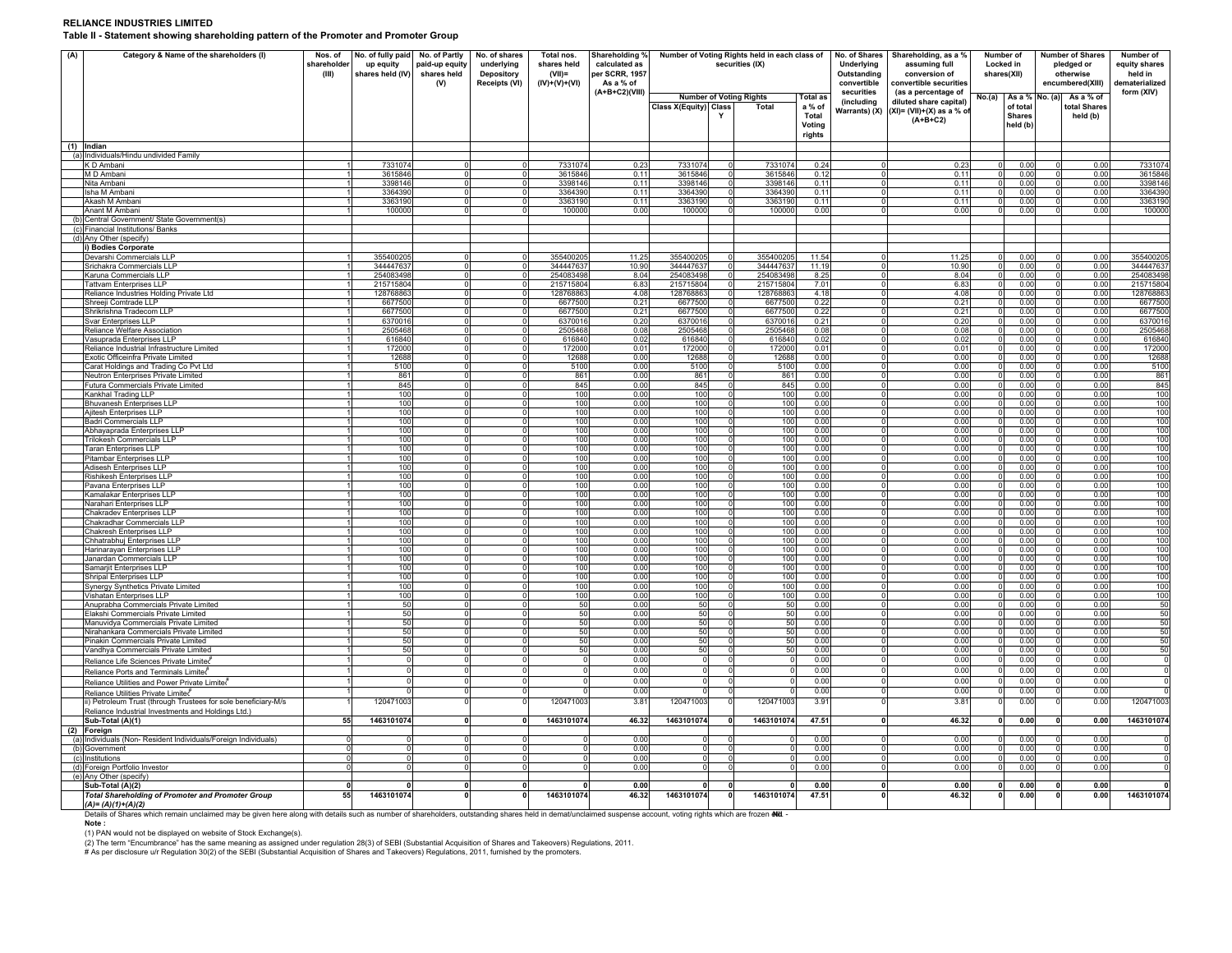#### **RELIANCE INDUSTRIES LIMITEDTable III - Statement showing shareholding pattern of the Public shareholder**

| (B) | Category & Name of the<br>shareholders (I)                                                             | Nos. of<br>No. of fully paid<br>No. of Partly<br>No. of shares<br>Total nos. shares Shareholdin Number of Voting Rights held in each class of securities (IX) No. of Shares<br>shareholder<br>up equity shares<br>underlying<br>held $(VII)$ =<br>paid-up equity<br>g %<br>held (IV)<br>(III)<br>shares held<br><b>Depository</b><br>(IV)+(V)+ (VI)<br>calculated |                         |                    |                      |                         |                                                        |                         |                                |                         |                              | Underlying<br>Outstanding                 | Shareholding, as a %<br>assuming full<br>conversion of                                      | Number of Locked in<br>shares(XII) |                                    | <b>Number of Shares</b><br>pledged or otherwise<br>encumbered(XIII)   | <b>Number of equity</b><br>shares held in<br>dematerialized |
|-----|--------------------------------------------------------------------------------------------------------|-------------------------------------------------------------------------------------------------------------------------------------------------------------------------------------------------------------------------------------------------------------------------------------------------------------------------------------------------------------------|-------------------------|--------------------|----------------------|-------------------------|--------------------------------------------------------|-------------------------|--------------------------------|-------------------------|------------------------------|-------------------------------------------|---------------------------------------------------------------------------------------------|------------------------------------|------------------------------------|-----------------------------------------------------------------------|-------------------------------------------------------------|
|     |                                                                                                        |                                                                                                                                                                                                                                                                                                                                                                   |                         | (V)                | <b>Receipts (VI)</b> |                         | as per                                                 |                         | <b>Number of Voting Rights</b> |                         | Total as a %                 | convertible                               | convertible securities                                                                      |                                    | As a % of                          | No. (Not<br>As a % of                                                 | form (XIV)                                                  |
|     |                                                                                                        |                                                                                                                                                                                                                                                                                                                                                                   |                         |                    |                      |                         | <b>SCRR, 1957</b><br>As a % of<br>$(A+B+C2)$<br>(VIII) | Class X(Equity) Class Y |                                | Total                   | of Total<br>Voting<br>rights | securities<br>(including<br>Warrants) (X) | (as a percentage of<br>diluted share capital)<br>$(XI) = (VII)+(X)$ as a % of<br>$(A+B+C2)$ |                                    | total<br><b>Shares</b><br>held (b) | applicable)<br>total Shares<br>(a)<br>held (Not<br>applicable)<br>(b) |                                                             |
|     | (1) Institutions                                                                                       |                                                                                                                                                                                                                                                                                                                                                                   |                         |                    |                      |                         |                                                        |                         |                                |                         |                              |                                           |                                                                                             |                                    |                                    |                                                                       |                                                             |
|     | (a) Mutual Funds/UTI                                                                                   | 465                                                                                                                                                                                                                                                                                                                                                               | 89119263                | $\Omega$           |                      | 89119263                | 2.82                                                   | 89119263                |                                | 89119263                | 2.89                         | $\Omega$                                  | 2.82                                                                                        |                                    | 0.00                               | <b>NA</b>                                                             | 88459582                                                    |
|     | (b) Venture Capital Funds                                                                              |                                                                                                                                                                                                                                                                                                                                                                   |                         | $\Omega$           |                      |                         | 0.00                                                   |                         |                                |                         | 0.00                         | $\mathbf 0$                               | 0.00                                                                                        |                                    | 0.00                               | <b>NA</b>                                                             |                                                             |
|     | (c) Alternate Investment Funds                                                                         |                                                                                                                                                                                                                                                                                                                                                                   | 6700                    | $\Omega$           |                      | 6700                    | 0.00                                                   | 6700                    | $\Omega$                       | 6700                    | 0.00                         | $\mathbf 0$                               | 0.00                                                                                        | $\Omega$                           | 0.00                               | <b>NA</b>                                                             | 6700                                                        |
|     | (d) Foreign Venture Capital Investors                                                                  |                                                                                                                                                                                                                                                                                                                                                                   |                         | $\mathbf 0$        |                      |                         | 0.00                                                   |                         |                                |                         | 0.00                         | $\mathbf 0$                               | 0.00                                                                                        |                                    | 0.00                               | <b>NA</b>                                                             |                                                             |
|     | (e) Foreign Portfolio Investors                                                                        | 817                                                                                                                                                                                                                                                                                                                                                               | 633483999               | $\overline{0}$     |                      | 633483999               | 20.05                                                  | 633483999               | $\Omega$                       | 633483999               | 20.57                        | $\mathbf{0}$                              | 20.05                                                                                       | $\Omega$                           | 0.00                               | <b>NA</b>                                                             | 633483999                                                   |
|     | Europacific Growth Fund                                                                                |                                                                                                                                                                                                                                                                                                                                                                   | 96839631                | $\Omega$           |                      | 96839631                | 3.07                                                   | 96839631                | $\Omega$                       | 96839631                | 3.14                         | $\mathbf 0$                               | 3.07                                                                                        | $\Omega$                           | 0.00                               | <b>NA</b>                                                             | 96839631                                                    |
|     | (f) Financial Institutions/ Banks                                                                      | 310                                                                                                                                                                                                                                                                                                                                                               | 2189412                 | $\Omega$           |                      | 2189412                 | 0.07                                                   | 2189412                 |                                | 2189412                 | 0.07                         | $\mathbf 0$                               | 0.07                                                                                        |                                    | 0.00                               | <b>NA</b>                                                             | 198461                                                      |
|     | (g) Insurance Companies                                                                                | 47                                                                                                                                                                                                                                                                                                                                                                | 282774190               | $\mathbf 0$        | $\Omega$             | 282774190               | 8.95                                                   | 282774190               | $\Omega$                       | 282774190               | 9.18                         | $\mathbf 0$                               | 8.95                                                                                        | $\Omega$                           | 0.00                               | <b>NA</b>                                                             | 282768342                                                   |
|     | Life Insurance Corporation of India                                                                    |                                                                                                                                                                                                                                                                                                                                                                   | 262613009               | $\Omega$           |                      | 262613009               | 8.31                                                   | 262613009               |                                | 262613009               | 8.53                         | $\mathbf{0}$                              | 8.31                                                                                        |                                    | 0.00                               | <b>NA</b>                                                             | 262608867                                                   |
|     | (h) Provident Funds/ Pension Funds                                                                     | $\Omega$                                                                                                                                                                                                                                                                                                                                                          |                         | $\Omega$           |                      |                         | 0.00                                                   |                         | $\overline{0}$                 |                         | 0.00                         | $\overline{0}$                            | 0.00                                                                                        |                                    | 0.00                               | <b>NA</b>                                                             |                                                             |
|     | (i) Any Other (specify)                                                                                |                                                                                                                                                                                                                                                                                                                                                                   |                         |                    |                      |                         |                                                        |                         |                                |                         |                              |                                           |                                                                                             |                                    |                                    |                                                                       |                                                             |
|     | i)Foreign Institutional Investors                                                                      | 408                                                                                                                                                                                                                                                                                                                                                               | 79890109                | $\mathbf 0$        |                      | 79890109                | 2.53                                                   | 79890109                | $\Omega$                       | 79890109                | 2.59                         | $\mathbf 0$                               | 2.53                                                                                        |                                    | 0.00                               | <b>NA</b>                                                             | 79660602                                                    |
|     | Sub-Total (B)(1)                                                                                       | 2048                                                                                                                                                                                                                                                                                                                                                              | 1087463673              | $\mathbf{0}$       |                      | 1087463673              | 34.43                                                  | 1087463673              | $\mathbf 0$                    | 1087463673              | 35.31                        | $\mathbf 0$                               | 34.43                                                                                       | 0                                  | 0.00                               | <b>NA</b>                                                             | 1086363840                                                  |
|     | (2) Central Government/ State<br>Government(s)/ President of India                                     | 104                                                                                                                                                                                                                                                                                                                                                               | 4334575                 | $\Omega$           |                      | 4334575                 | 0.14                                                   | 4334575                 | $\cap$                         | 4334575                 | 0.14                         |                                           | 0.14                                                                                        |                                    | 0.00                               | <b>NA</b>                                                             | 285367                                                      |
|     | Sub-Total (B)(2)                                                                                       | 104                                                                                                                                                                                                                                                                                                                                                               | 4334575                 | $\mathbf{0}$       | $\mathbf{r}$         | 4334575                 | 0.14                                                   | 4334575                 | $\Omega$                       | 4334575                 | 0.14                         | 0.00                                      | 0.14                                                                                        | $\Omega$                           | $\mathbf{0}$                       | <b>NA</b>                                                             | 2853674                                                     |
|     |                                                                                                        |                                                                                                                                                                                                                                                                                                                                                                   |                         |                    |                      |                         |                                                        |                         |                                |                         |                              |                                           |                                                                                             |                                    |                                    |                                                                       |                                                             |
|     | (3) Non-institutions<br>(a) Individuals                                                                | 2428602                                                                                                                                                                                                                                                                                                                                                           | 281826442               |                    |                      | 281826442               | 8.92                                                   | 281826442               |                                | 281826442               | 9.15                         |                                           | 8.92                                                                                        | 179814                             | 0.06                               | <b>NA</b>                                                             | 225351101                                                   |
|     | i) Individual shareholders holding<br>nominal share capital up to Rs. 2<br>lakhs.                      |                                                                                                                                                                                                                                                                                                                                                                   |                         |                    |                      |                         |                                                        |                         |                                |                         |                              |                                           |                                                                                             |                                    |                                    |                                                                       |                                                             |
|     | ii) Individual shareholders holding<br>nominal share capital in excess of<br>Rs. 2 lakhs.              | 295                                                                                                                                                                                                                                                                                                                                                               | 23082096                |                    |                      | 23082096                | 0.73                                                   | 23082096                | $\Omega$                       | 23082096                | 0.75                         | $\Omega$                                  | 0.73                                                                                        | 7114500                            | 30.82                              | <b>NA</b>                                                             | 22950048                                                    |
|     | (b) NBFCs registered with RBI                                                                          | 33                                                                                                                                                                                                                                                                                                                                                                | 38308                   | $\Omega$           |                      | 38308                   | 0.00                                                   | 38308                   | $\Omega$                       | 38308                   | 0.00                         | $\mathbf{0}$                              | 0.00                                                                                        | $\Omega$                           | 0.00                               | <b>NA</b>                                                             | 38308                                                       |
|     | (c) Employee Trusts                                                                                    | $\Omega$                                                                                                                                                                                                                                                                                                                                                          | $\cap$                  | $\Omega$           |                      | $\Omega$                | 0.00                                                   |                         | $\Gamma$                       | $\Gamma$                | 0.00                         | $\mathbf 0$                               | 0.00                                                                                        | $\Omega$                           | 0.00                               | <b>NA</b>                                                             |                                                             |
|     | (d) Overseas Depositories (holding<br>DRs) (balancing figure)<br>(e) Any Other (specify)               |                                                                                                                                                                                                                                                                                                                                                                   |                         |                    |                      |                         | 0.00                                                   |                         |                                |                         | 0.00                         |                                           | 0.00                                                                                        |                                    | 0.00                               | <b>NA</b>                                                             |                                                             |
|     | i) Bodies Corporate                                                                                    | 8710                                                                                                                                                                                                                                                                                                                                                              | 85350336                | $^{\circ}$         |                      | 85350336                | 2.70                                                   | 85350336                | n                              | 85350336                | 2.77                         | $\mathbf 0$                               | 2.70                                                                                        | $\Omega$                           | 0.00                               | <b>NA</b>                                                             | 84062580                                                    |
|     | ii) Non Resident Indians-Repatriable                                                                   | 19227                                                                                                                                                                                                                                                                                                                                                             | 13229789                | $\Omega$           |                      | 13229789                | 0.42                                                   | 13229789                |                                | 13229789                | 0.43                         | $\Omega$                                  | 0.42                                                                                        |                                    | 0.00                               | <b>NA</b>                                                             | 920631                                                      |
|     |                                                                                                        |                                                                                                                                                                                                                                                                                                                                                                   |                         |                    |                      |                         |                                                        |                         |                                |                         |                              |                                           |                                                                                             |                                    |                                    |                                                                       |                                                             |
|     | iii) Non Resident Indians-Non<br>Repatriable                                                           | 12890                                                                                                                                                                                                                                                                                                                                                             | 4107226                 |                    |                      | 4107226                 | 0.13                                                   | 4107226                 | $\Omega$                       | 4107226                 | 0.13                         | $\mathbf 0$                               | 0.13                                                                                        | 1580                               | 0.04                               | <b>NA</b>                                                             | 3991371                                                     |
|     | iv) Overseas Corporate Bodies                                                                          | 17                                                                                                                                                                                                                                                                                                                                                                | 218174                  | $\Omega$           |                      | 218174                  | 0.01                                                   | 218174                  | $\Omega$                       | 218174                  | 0.01                         | $\mathbf 0$                               | 0.01                                                                                        | $\Omega$                           | 0.00                               | <b>NA</b>                                                             | 181988                                                      |
|     | v) Foreign Portfolio<br>Investors(Individual)                                                          |                                                                                                                                                                                                                                                                                                                                                                   | 421                     |                    |                      | 421                     | 0.00                                                   | 421                     |                                | 421                     | 0.00                         | $\Omega$                                  | 0.00                                                                                        |                                    | 0.00                               | <b>NA</b>                                                             | 421                                                         |
|     | vi) Foreign National                                                                                   | 14                                                                                                                                                                                                                                                                                                                                                                | 8756                    | $\Omega$           |                      | 8756                    | 0.00                                                   | 8756                    |                                | 8756                    | 0.00                         | $\mathbf{0}$                              | 0.00                                                                                        | $\Omega$                           | 0.00                               | <b>NA</b>                                                             | 8756                                                        |
|     | vii) Clearing Member                                                                                   | 612                                                                                                                                                                                                                                                                                                                                                               | 5224316                 | $\Omega$           |                      | 5224316                 | 0.17                                                   | 5224316                 |                                | 5224316                 | 0.17                         | $\mathbf 0$                               | 0.17                                                                                        | $\Omega$                           | 0.00                               | <b>NA</b>                                                             | 5224316                                                     |
|     | viii) Shares held by Subsidiary<br>Companies on which no voting rights<br>are exercisable <sup>4</sup> |                                                                                                                                                                                                                                                                                                                                                                   | 171882820               |                    |                      | 171882820               | 5.44                                                   |                         |                                |                         | 0.00                         | $\Omega$                                  | 5.44                                                                                        |                                    | 0.00                               | <b>NA</b>                                                             | 171882820                                                   |
|     | Reliance Chemicals Limited                                                                             |                                                                                                                                                                                                                                                                                                                                                                   | 62239998                | $\mathbf 0$        |                      | 62239998                | 1.97                                                   |                         |                                |                         | 0.00                         | $\mathbf 0$                               | 1.97                                                                                        | $\Omega$                           | 0.00                               | <b>NA</b>                                                             | 62239998                                                    |
|     | Reliance Polyolefins Limited                                                                           |                                                                                                                                                                                                                                                                                                                                                                   | 61194924                | $\overline{0}$     |                      | 61194924                | 1.94                                                   |                         |                                |                         | 0.00                         | $\overline{0}$                            | 1.94                                                                                        | $\Omega$                           | 0.00                               | <b>NA</b>                                                             | 61194924                                                    |
|     | ix) Unclaimed Shares Suspense<br>Account                                                               |                                                                                                                                                                                                                                                                                                                                                                   | 5973988                 | $\Omega$           |                      | 5973988                 | 0.19                                                   | 5973988                 |                                | 5973988                 | 0.19                         | $\mathbf 0$                               | 0.19                                                                                        |                                    | 0.00                               | <b>NA</b>                                                             | 5973988                                                     |
|     | x) Trusts                                                                                              | 234                                                                                                                                                                                                                                                                                                                                                               | 7942613                 | $^{\circ}$         |                      | 7942613                 | 0.25                                                   | 7942613                 |                                | 7942613                 | 0.26                         | $\mathbf 0$                               | 0.25                                                                                        | $\Omega$                           | 0.00                               | <b>NA</b>                                                             | 7922180                                                     |
|     | xi) HUF                                                                                                | 28457                                                                                                                                                                                                                                                                                                                                                             | 5081147                 | $\Omega$           |                      | 5081147                 | 0.16                                                   | 5081147                 | $\Omega$                       | 5081147                 | 0.17                         | $\mathbf{0}$                              | 0.16                                                                                        | $\Omega$                           | 0.00                               | <b>NA</b>                                                             | 5053226                                                     |
|     | xii) Pending Confirmation                                                                              |                                                                                                                                                                                                                                                                                                                                                                   |                         | $\overline{0}$     |                      |                         | 0.00                                                   |                         | $\Gamma$                       |                         | 0.00                         | $\mathbf 0$                               | 0.00                                                                                        |                                    | 0.00                               | <b>NA</b>                                                             |                                                             |
|     | Sub-Total (B)(3)<br><b>Total Public Shareholding</b><br>$(B)=(B)(1)+(B)(2)+(B)(3)$                     | 2499098<br>2501250                                                                                                                                                                                                                                                                                                                                                | 603966432<br>1695764680 | $\pmb{\mathsf{o}}$ | $\mathbf{r}$         | 603966432<br>1695764680 | 19.12<br>53.68                                         | 432083612<br>1523881860 | $\mathbf{0}$                   | 432083612<br>1523881860 | 14.03<br>49.49               | $\pmb{\mathsf{o}}$                        | 19.12<br>53.68                                                                              | 7295894<br>7295894                 | 1.21<br>0.43                       | <b>NA</b><br>NA                                                       | 541847422<br>1631064936                                     |

Details of the shareholders acting as persons in Concert including their Shareholding (No. and %): **Nil**

Details of Shares which remain unclaimed may be given here along with details such as number of shareholders, outstanding shares held in demat/unclaimed suspense account, voting rights which are frozen etc.- Details are pr

**Note:**<br>(1) PAN would not be displayed on website of Stock Exchange(s).<br>(2) The above format needs to be disclosed along with the name of following persons: Institutions/Non Institutions holding more than 1% of total numbe

(3) W.r.t. the information pertaining to Depository Receipts, the same may be disclosed in the respective columns to the extent information available and the balance to be disclosed as held by custodian,

(4) <sup>4</sup>Voting Rights of Promoter & Promoter Group aggregate to 47.51% of the Company's Capital on which voting rights can be exercised.

(5) NA denotes "Not Applicable"

(6) \* Excludes 171882820 shares held by subsidiary companies on which no voting rights are exercisable and includes 5973988 shares held in the unclaimed suspense account on which voting rights are frozen.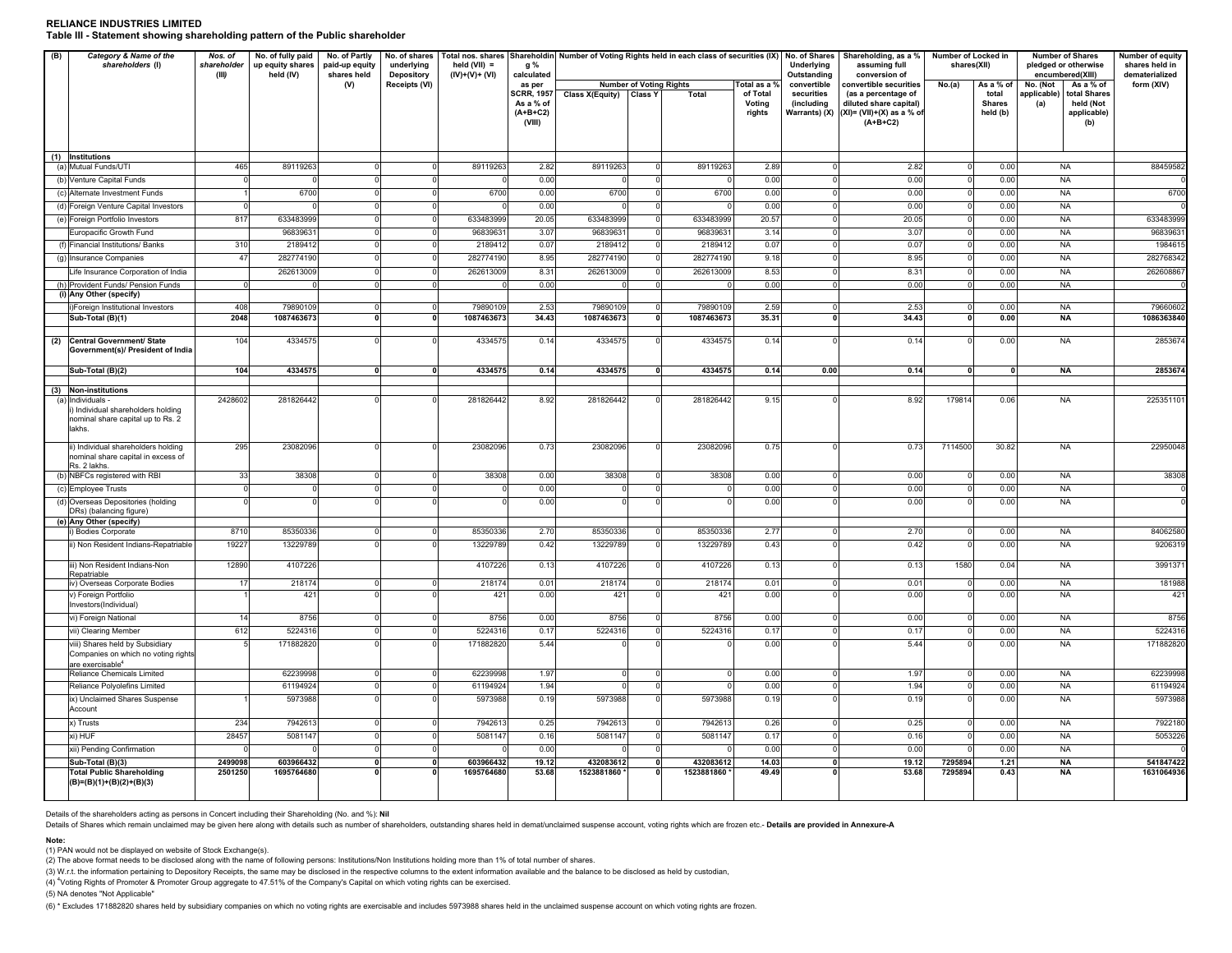# **Details of Shares which remain unclaimed along with details such as number of shareholders, outstanding shares held in demat/unclaimed suspense account, voting rights which are frozen etc.**

**ANNEXURE-A**

| <b>SI No</b> | <b>Description</b>                   | <b>No. of Shareholders</b><br>(phase wise transfers) | <b>No. of Shares</b> |  |  |  |  |  |
|--------------|--------------------------------------|------------------------------------------------------|----------------------|--|--|--|--|--|
|              | Unclaimed Shares in Suspense Account | 15 90 91                                             | 59 73 988            |  |  |  |  |  |